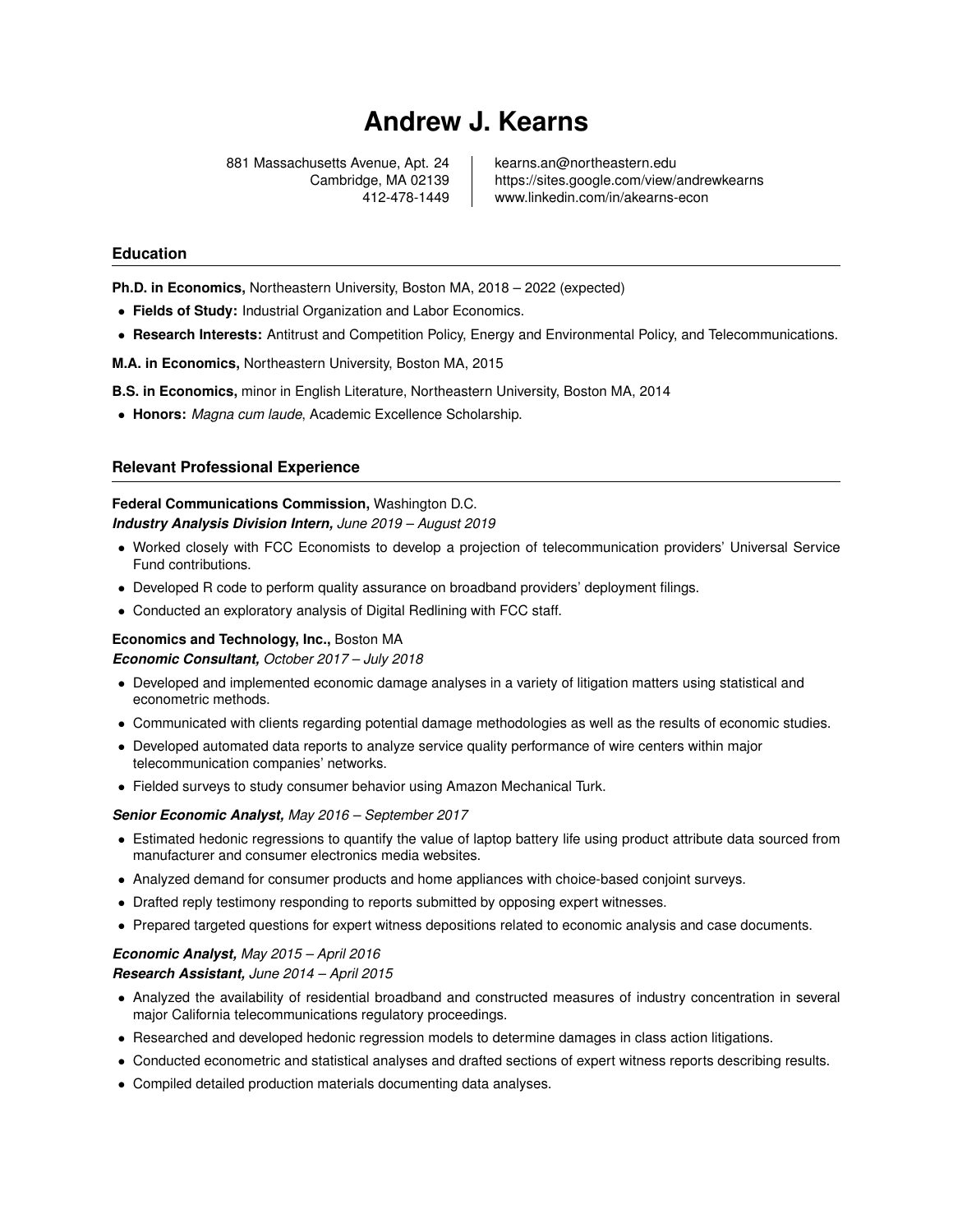# **Research Experience**

## **Northeastern University,** Boston MA

*Research Assistant, Summer 2021*

- Worked with James Dana, Brad Larsen, and Sarah Moshary on "Legalizing Arbitrage: A Textbook Case."
- Responsibilities included, preparing summary statistics, descriptive regressions, and consumer demand estimates.

*Research Assistant, January 2014 – January 2015*

- Collaborated with Gustavo Vicentini on research analyzing the spatial organization of drug stores in North Carolina.
- Reviewed journal articles, collected and managed unique geographic data, and prepared data for analysis using geocoding services and statistical packages.
- Constructed statistics to measure firm turnover and industry concentration over time.

#### *Undergraduate Capstone: The Returns to Education vs. the Returns to Experience, Spring 2014*

- Applied econometric models to estimate the effect of schooling on individuals' earnings controlling for work experience and ability using data from the National Longitudinal Survey of Youth.
- Published in Northeastern University's Economics Journal for undergraduates: *Econ Press, Spring 2014 Issue*.

# **Teaching Experience**

# **Northeastern University,** Boston MA

# *Recitation Lecturer for Principles of Macroeconomics, Fall 2019 – Spring 2021*

• Prepared and delivered weekly hour-long lectures to students, reviewing course material and answering homework questions (3-4 sections per semester).

# *Teaching Assistant, Fall 2018*

- Tutored students in Microeconomic Theory and Development Economics.
- Prepared course materials, graded assignments, and occasionally presented material to class.

# **IT Skills**

- **Statistical Software and Programming Languages:** Stata, Python, R, and Sawtooth Software.
- **General:** MS Office, Latex, HTML, and LexisNexus.

# **References**

#### **James Dana**

Professor of Economics and Strategy Northeastern University Phone: 617-373-7517 Email: j.dana@northeastern.edu

#### **Imke Reimers**

Associate Professor of Economics Northeastern University Phone: 617-373-5949 Email: i.reimers@northeastern.edu

#### **John Kwoka**

Neal F. Finnegan Distinguished Professor of Economics Northeastern University Phone: 617-373-2252 Email: j.kwoka@northeastern.edu